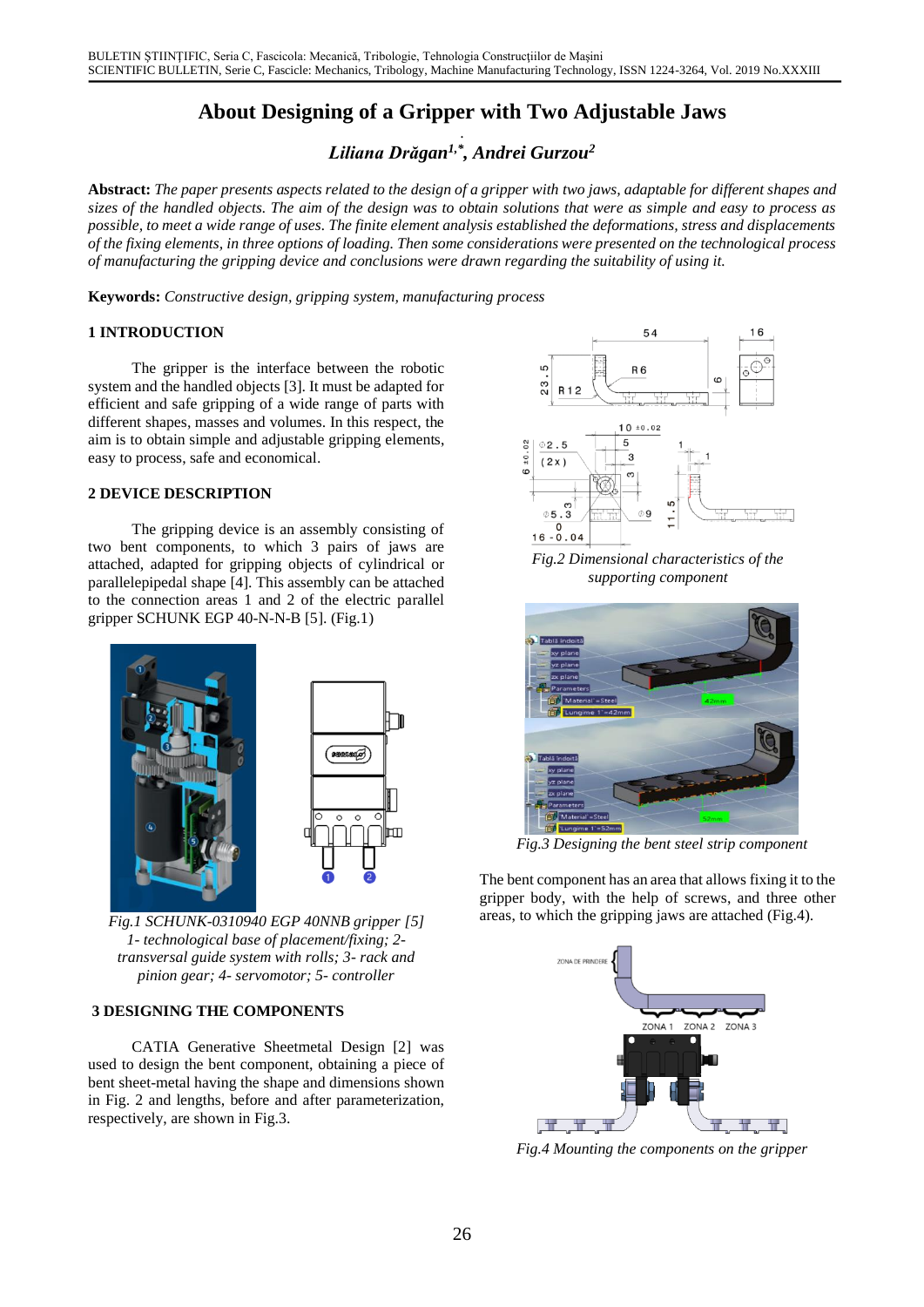#### **4 DESIGNING THE JAWS**

The presented device being designed as a reconfigurable device, it involves the design of three pairs of jaws, each one having certain geometric features (Fig.5). The jaws are designed to grip light but bulky objects, cylindrical or parallelepipedal. As in the case of the bent steel strip, the jaws were designed parametrically, so that their shapes and dimensions could be easily modified in order to optimize them.



*Fig.5 The three types of jaws*

In all three situations, the contact is made in a favorable manner, therefore the handling of this type of parts with the help of the designed device can be done successfully, as long as the whole assembly, together with the handled part, does not exceed the maximum mass the gripper can handle.

The placement of the pairs of jaws for setting the contact with the surfaces of the handled parts is shown in Fig.6.



*Fig.6 Contact surfaces between the jaws and the two supporting elements*

For a proper centering of the parts of the subassembly, finishing milling was provided on the contact surfaces, on both the jaws and the bent component.

The pairs of jaws are attached, in turn, in the three fixing areas, depending on the dimensions and the shape (Fig.7) of the handled objects.



*Fig.7 The jaws shaped to grip cylindrical objects, diameters Φ42mm, Φ72mm and Φ102mm*

The openings, maximum and minimum, of the jaws, for the stress in area 3 (the largest) are illustrated in Fig.8.



*Fig.8 Positioning and openings of the jaws, for gripping area 3 (the largest), for cylindrical and parallelepipedal objects*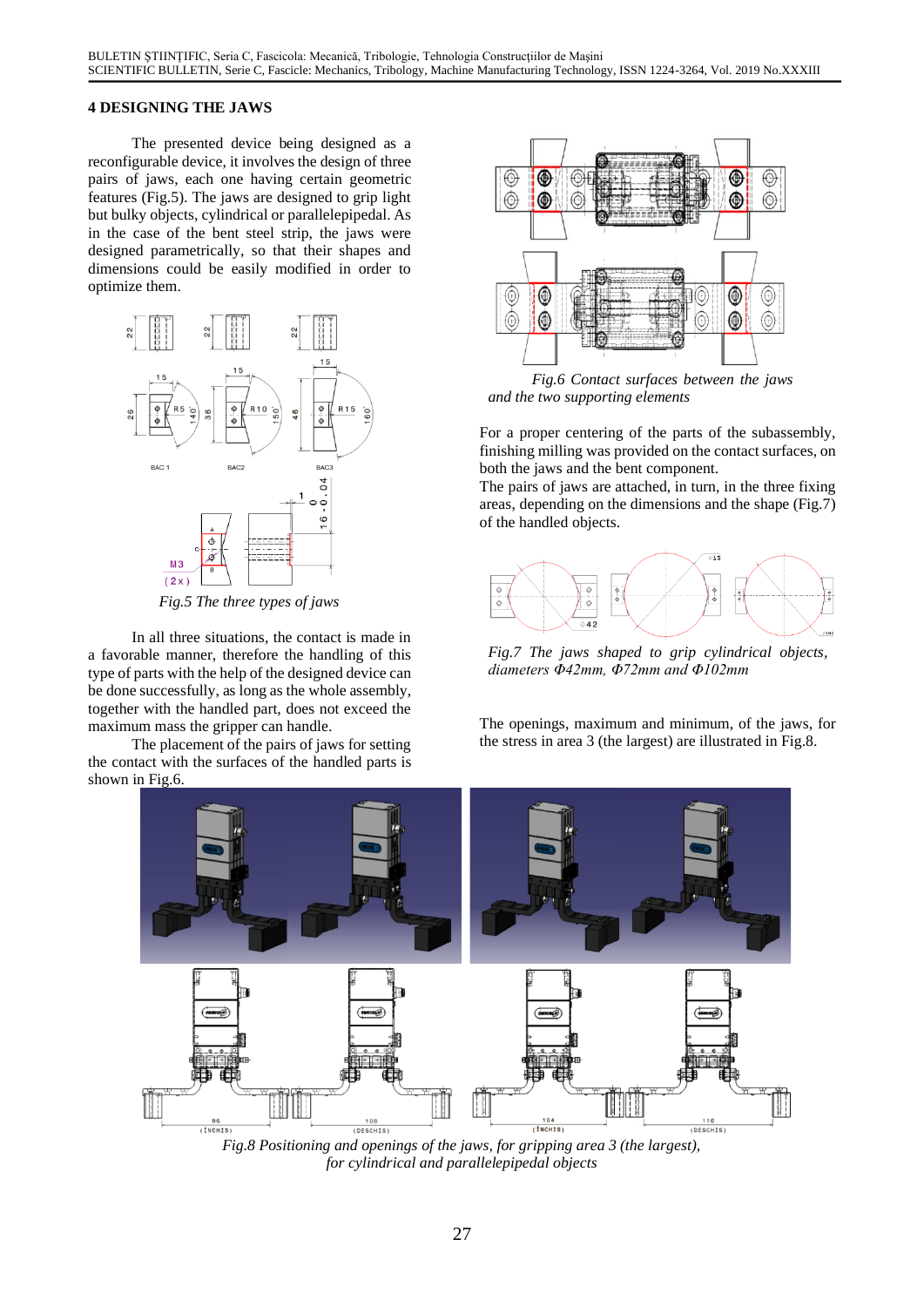#### **5 FINITE ELEMENT ANALYSIS OF THE ELEMENTS SUPPORTING THE JAWS**

A finite element analysis was performed, in which the appropriate constraints and the stress distributed on the concerned surfaces of the bent steel strips were established. In the present paper, assessing the masses of the component parts and mounting accessories of the device is important because it allows the assessment of the applied forces.

In order to determine the forces applied to the device, the masses of the components and the maximum loading mass  $M = 0.7$  kg were considered. Thus it was determined that the maximum force stressing the bent component is 4.5N.

The physical characteristics of the device components, in the case of the smallest jaws, are presented in Fig. 9.



*Fig.9 The physical characteristics of the bent steel strip and the smallest jaw*

For zone 3, the most stressed, the constraints are established and the distributed forces that strain the bent components to bending are applied (Fig.10). The same procedure is followed for the other two loading areas.

It is observed that at the distal extremity of the bent component, in case of maximum load (zone 3), the maximum stress reached 7.58MPa and the maximum displacements reach the value of 7.35µm. Analyzing the mechanical properties of OLC45 steel, it is noticed that the maximum limit of elasticity is much higher, so there are no residual deformations that affect the operation of the gripper.



## *Fig.10 Deformations, stress and displacements corresponding to zone 3*

A comparative analysis of the results obtained by applying FEA [1] was performed in two cases: with linear and parabolic elements, respectively, as can be seen in Table 1. It is obvious that the values of maximum stress and deformations are higher in the second case. *Table 1. Results of Finite Element Analysis*

|                                    | Analiza cu elemente liniare |                   |                   | Analiza cu elemente parabolice |                   |                   |
|------------------------------------|-----------------------------|-------------------|-------------------|--------------------------------|-------------------|-------------------|
| Zone/criterii<br>de comparatie     |                             |                   |                   |                                |                   |                   |
| Solicitarea<br>maxima<br>$[N/m^2]$ | $6.37 \cdot 10^5$           | $1.53 \cdot 10^6$ | $3.07 \cdot 10^6$ | $1.56 \cdot 10^6$              | $3.97 \cdot 10^6$ | $7,58 \cdot 10^6$ |
| Deformatia<br>maxima<br>[mm]       | 0.000584                    | 0.00221           | 0.0043            | 0.000948                       | 0,00371           | 0.00735           |